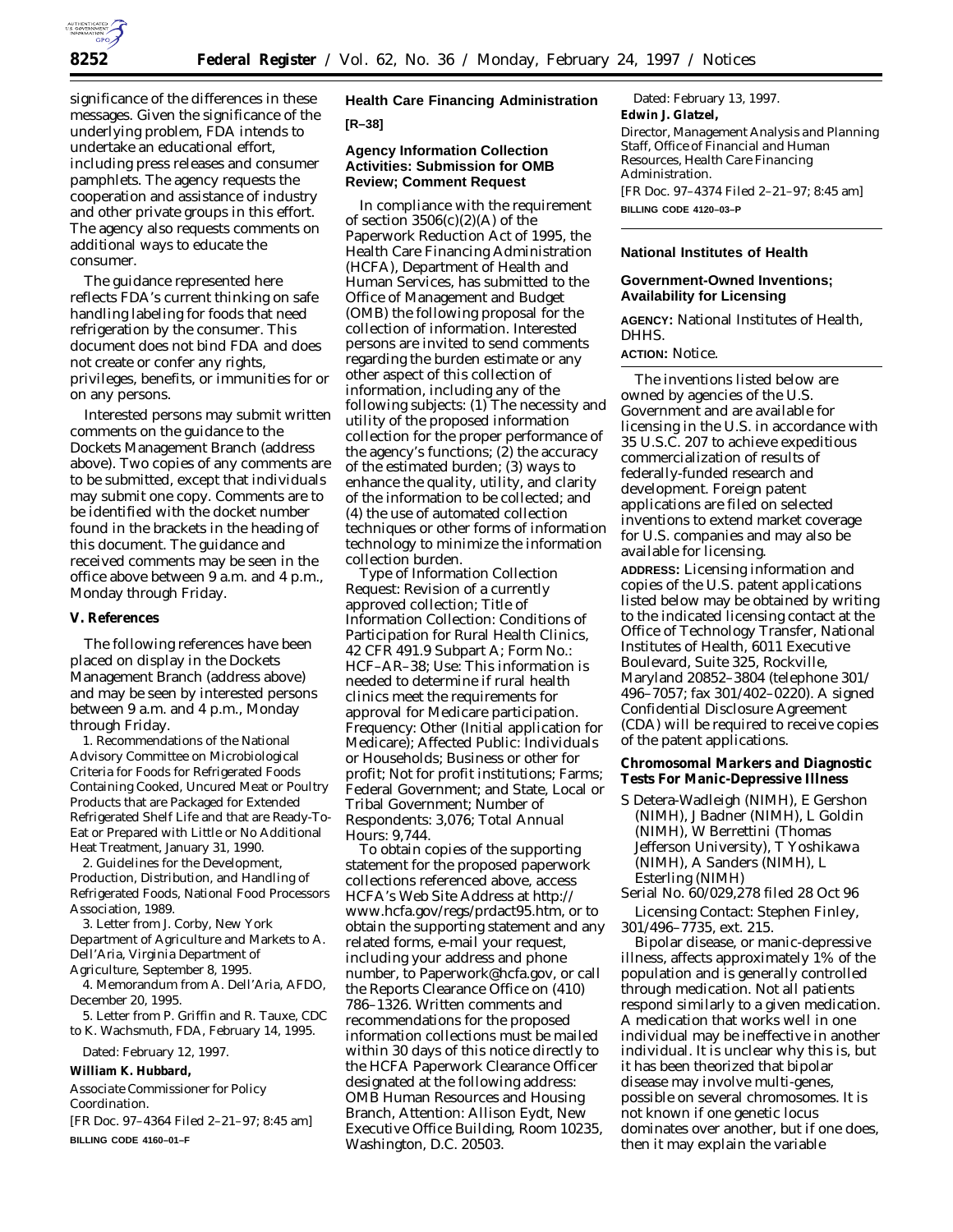medication effectiveness. One genetic locus has been identified on chromosome 18 having allelic variations which may be used to determine if an individual has an increased susceptibility to bipolar disease. This method may be useful in determining if an individual has an increased susceptibility to bipolar disease, or ultimately, it may provide a means to predict which medication will provide the best treatment. (portfolio: Central Nervous System—Diagnostics, in vitro)

**The Use of Functional N-Methyl-D-Aspartate Antagonists to Ameliorate or Prevent Aminoglycoside-induced Ototoxicity**

A Basile and P Skolnick (NIDDK) Serial No. 08/712,477 filed 11 Sep 96

*Licensing Contact::* Stephen Finley, 301/496–7735, ext. 215.

Aminoglycoside (AGS) antibiotics are extremely effective at treating bacterial infections such as sepsis, endocarditis, and tuberculosis, but are currently used in only 3% of all clinical admissions in the United States because of their tendency to induce ototoxicity. Approximately 30–40% of all patients who receive an AGS antibiotic will develop measurable and usually permanent hearing loss. A guinea pig model was used to test whether N-Methyl-D-Aspartate (NMDA) antagonists could prevent or reduce the severity of the hearing loss when AGS antibiotics were administered. For example, the NMDA antagonists, dizocilpine and ifenprodil, were tested with the AGS antibiotics, neomycin and kanamycin, and were found to prevent or lessen the hearing loss in over 98% of the animals tested. Over 75% of the tested animals maintained normal hearing levels. It is believed that the use of this method will allow physicians to readily administer aminoglycoside antibiotics without the fear of causing permanent hearing loss in the patient. (portfolio: Internal Medicine—Therapeutics, other)

**A Basal Cell Carcinoma Tumor Suppressor Gene**

M Dean et al. (NCI)

Serial No. 60/017,906 filed 17 May 96 *Licensing Contact:* Ken Hemby, 301/ 496–7735 ext. 265.

Novel human nucleic acid sequences and polypeptides derived from the tumor suppressor, PTC or patched gene which have been mapped to human chromosome 9q22.3–q31, have been discovered for use in cancer diagnosis and therapy. Mutations of this gene are associated with Nevoid Basal Cell Carcinoma Syndrome (NBCCS) a disease associated with skin cancer and human

developmental defects such as Gorlin Syndrome comprising skeletal defects, craniofacial and brain abnormalities. Methods of detection of PTC in a tissue sample have been found as well as recombinant cells, antibodies, and pharmacological compositions useful in treatment of the disease. Methods of diagnosis of and therapy for NBCCS have also been found.

The PTC gene is thought to encode a protein which selectively switches off growth factor production in certain cells by interaction with members of the family of proteins encoded by the ''hedgehog'' gene, which instructs cells during development and growth. NBCCS is the result of abnormal PTC gene products that encode nonfunctional or functionally reduced NBCCS polypeptides. This lack of function may be caused by insertions, deletions, point mutations, splicing errors, premature termination codons, missing initiators, etc. The tumors caused by NBCCS are slow growing tumors that rarely metastasize, but which can cause significant morbidity and occasional mortality from local invasion. (portfolios: Cancer— Diagnostics; Cancer—Therapeutics; Cancer—Research Materials)

**Process for Detecting Alzheimer's Disease Using Cultured Cells**

KK Sanford-Miffin, R Parshad, JH Robbins (NCI)

Serial No. 08/611,330 filed 08 Mar 96 (CIP of 08/225,825, CIP of 07/957,315) *Licensing Contact:* Leopold J.

Luberecki, Jr., 301/496–7735 ext. 223.

A novel process has been developed for distinguishing between clinically normal individuals and those who have Alzheimer's disease (AD), a form of senile dementia that affects millions of Americans. This invention should aid considerably in the diagnosis of sporadic AD before signs and symptoms become fully apparent and will make it possible in familiar AD to determine the presence or absence of AD gene(s) years before the patient becomes symptomatic. Previous studies of AD revealed that cells cultured from patients with familial or sporadic AD were hypersensitive to the lethal effects of ionizing radiation; however, none of these assays provided large enough differences between normal and AD cells to be useful in reliably distinguishing an AD patient from normal. The present invention provides an improved assay that demonstrates very large differences between AD cells and normal cells because it is based on the cytogenic response of an individual's cultured cells to fluorescent light in the presence and absence of a

DNA repair inhibitor during the postexposure period. This greater difference makes it possible to distinguish a single AD cell line (i.e., a cell line from one AD patient) from lines from most, if not all, normal people. The test is conducted on either skin fibroblasts or peripheral blood lymphocytes. (portfolio: Central Nervous System— Diagnostics, in vitro, other)

**Methods and Compositions for Monitoring DNA Binding Molecules in Living Cells**

H Htun and G Hager (NCI)

OTT Reference No. E-021-96/0 filed 08 Dec 95 and OTT Reference No. E-021- 96/1 (CIP); foreign rights are available *Licensing Contact:* Stephen Finley, 301/496–7735, ext. 215.

This technology is directed to methods of detecting the binding of fluorescently labeled compounds to DNA by a direct, real time, visual detection and to the characterization/ screening of ligands to liganddependent DNA-binding proteins. Using cell lines harboring multiple copies of a defined transcriptional regulatory unit, visualization system and assay have been developed to determine the effect of ligand in promoting binding of ligand-dependent DNA binding proteins to nuclear targets, including to a define transcriptional regulatory DNA sequence. Quantitative and qualitative analyses show that when this technology is applied to study the effect of ligand, such as antagonist RU486 and agonist dexamethasone, on the glucocorticoid receptor, agonist ligand induces a nuclear accumulation of the receptor in a dose-dependent manner that is strickingly different from an antagonist ligand. Furthermore, by taking advantage of a unique cell line designated 3134, which contains 200 copies of a promotor region each containing 4 copies of a specific DNAbinding sequence for the receptor in a tandem array thereby producing 1600 copies of the DNA binding region, the agonist-induced binding of the receptor to this array can be observed in living cells. This cell line and the related methods may prove to be an important aid in monitoring steriod administration to patients through the direct measurement of steroid activity from a blood sample. This method is also applicable for high throughput visual (quantitative and qualitative) screening of ligands to orphan receptors either agonist or antagonist, determining the effective dosage levels of agonist/ antagonists on a real time basis, and to identify modifying chemical or biological agents that alter DNA-binding specificity in living cells. (portfolios: